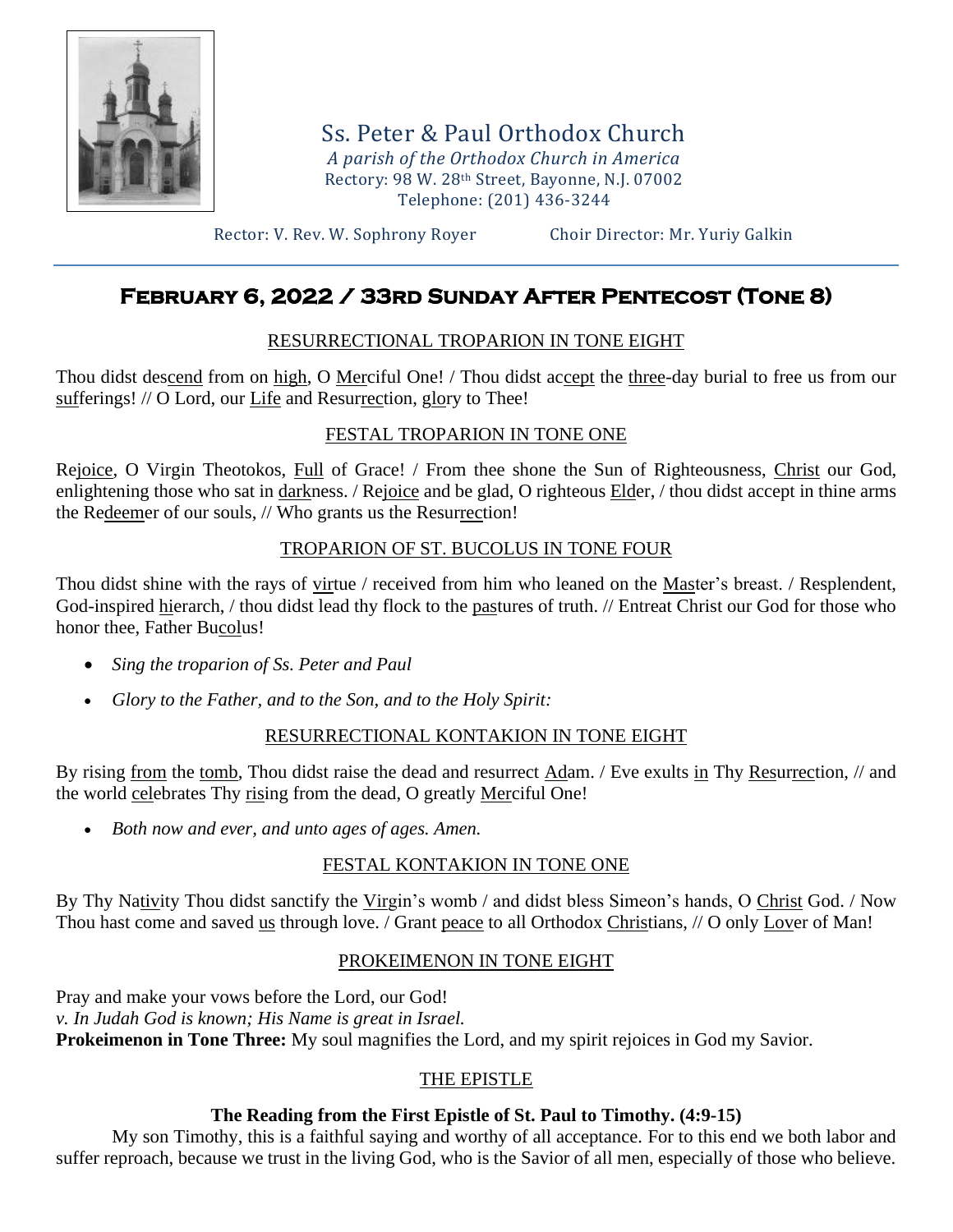These things command and teach. Let no one despise your youth, but be an example to the believers in word, in conduct, in love, in spirit, in faith, in purity. Till I come, give attention to reading, to exhortation, to doctrine. Do not neglect the gift that is in you, which was given to you by prophecy with the laying on of the hands of the eldership. Meditate on these things; give yourself entirely to them, that your progress may be evident to all.

#### ALLELUIA IN TONE EIGHT

Alleluia! Alleluia! Alleluia!

*v. Come, let us rejoice in the Lord! Let us make a joyful noise to God our Savior!*

*v. Let us come before His face with thanksgiving; let us make a joyful noise to Him with songs of praise! v. Lord, now lettest Thou Thy servant depart in peace, according to Thy word, for mine eyes have seen Thy* 

*salvation!*

#### THE GOSPEL

# **The Reading from the Holy Gospel according to St. Luke. (19:1-10)**

Then Jesus entered and passed through Jericho. Now behold, there was a man named Zacchaeus who was a chief tax collector, and he was rich. And he sought to see who Jesus was, but could not because of the crowd, for he was of short stature. So, he ran ahead and climbed up into a sycamore tree to see Him, for He was going to pass that way. And when Jesus came to the place, He looked up and saw him, and said to him, "Zacchaeus, make haste and come down, for today I must stay at your house." So, he made haste and came down, and received Him joyfully. But when they saw it, they all complained, saying, "He has gone to be a guest with a man who is a sinner." Then Zacchaeus stood and said to the Lord, "Look, Lord, I give half of my goods to the poor; and if I have taken anything from anyone by false accusation, I restore fourfold." And Jesus said to him, "Today salvation has come to this house, because he also is a son of Abraham; for the Son of Man has come to seek and to save that which was lost."

#### FESTAL MEGALYNARION IN TONE THREE

*O Virgin Theotokos, hope of all Christians, protect, preserve, and save those who hope in thee!* In the shadow and letter of the Law, / let us the faithful discern a figure: / every male child that opens the womb is holy to God. / Therefore, we magnify the firstborn Word of the Father Who has no beginning, // the Son firstborn of a Mother who had not known man.

### COMMUNION HYMNS

Praise the Lord from the heavens, praise Him in the highest! I will receive the cup of salvation and call on the Name of the Lord. Alleluia! Alleluia! Alleluia!

### TODAY'S SAINTS

Saints commemorated on February 6th: *Afterfeast of the Presentation of Christ in the Temple***.** St. Bucolus, Bishop of Smyrna; St. Photius, Patriarch of Constantinople; Ss. Barsanuphius the Great and John the Prophet; Virgin-martyr Dorothy of Caesarea and Companions; Martyr Julian of Emesa; Virgin-martyr Fausta, and Martyrs Evilasius and Maximus, of Cyzicus; Virgin-martyrs Martha and Mary, and their brother, Martyr Lycarion, of Egypt; St. Amandus, Abbot of Maastricht, and his disciple, St. Andrew; St. Gaston, first Bishop of Arras; St. Relindis, Abbess of Maaseik (in Belgium).

### TODAY'S SPECIAL OFFERINGS

**St. John's Cross** offered by Fr. W. Sophrony Royer in memory of Archpriest John Udics. **St. Nicholas' Cross** offered by Fr. W. Sophrony Royer in memory of Archimandrite Athanasy Mastalski.